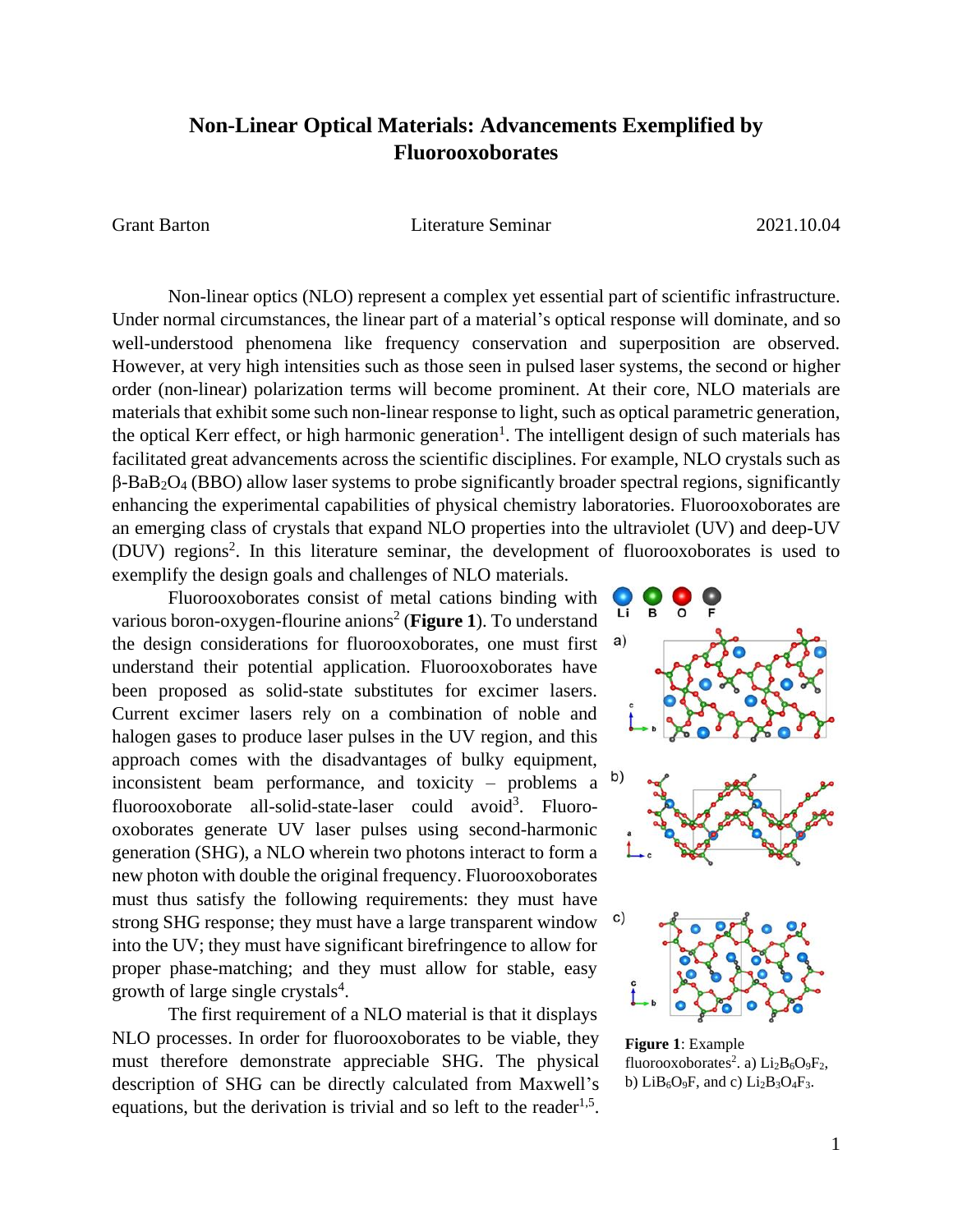

**Figure 2**: Response (green line) of a medium to a driving field (red line) as the result of OR (dashed black line) and SHG (blue line)<sup>5</sup>

Ultimately, the second-order non-linear polarization breaks into two terms<sup>5</sup> dependent on the electric field, one constant and one oscillating:  $P^{(2)}(t) = \epsilon_0 \chi^{(2)} E E = \frac{1}{2} \epsilon_0 \chi^{(2)} \widehat{E} \widehat{E}^* + \frac{1}{4} \epsilon_0 \chi^{(2)} \widehat{E}^2 e^{i2\omega t} + c.c.$ The constant term represents optical rectification, and the oscillating term represents SHG. Intuitively, the constant term represents a shift in the net positions of the ions in the crystal lattice, and thus the responding electric field will be shifted upwards compared to the driving field. In order for this to occur, an oscillating electric field with double the frequency of the driving field must be produced, and this is SHG (**Figure 2**). The equation informs the search for SHG materials. Since SHG results from a second order (and therefore even) process,

only non-centrosymmetric materials may undergo SHG. As centrosymmetric materials have inversion-symmetric electric susceptibilities, they would produce equal positive and negative polarizations, which can only be true if the polarization is zero<sup>6</sup>. Further, larger  $\chi^{(2)}$  coefficients will yield stronger SHG. Chen et al. attempted to elucidate this trend with anionic group theory, which states that the anionic groups dominate the NLO process<sup>7</sup>. Both computationally and experimentally, borates have well-defined large  $\chi^{(2)}$  coefficients and so are ideal for SHG crystals8,9 . Fluorinated borates have been shown to have similar properties (**Figure 3**) 10 . Cations, however, do still play a role in arranging and orienting the borate anions $^{11}$ . Consequently, the development of fluorooxoborates may be seen as finding the optimal combination of fluorination with choice of metal cation.

Simply having SHG does not automatically mean the process will produce a usable beam. The SHG process occurs throughout the entirety of the driving beam's path through the crystal. Because second harmonic photons have a different frequency than the driving photons, they will have different effective indexes of refraction, and so they will travel through the material with different velocities. This means that the second harmonic photons generated later can be in different phases than the earlier ones. If not accounted for, phase mismatch results in destructive interference that drastically decreases the resulting intensity<sup>1,12</sup>. To compensate for this, NLO materials must employ some form of phase-matching<sup>12,18</sup>. For single crystals such as fluorooxoborates, this phase-matching is achieved by exploiting the birefringence of the material. Birefringence is the property of anisotropic crystals wherein the refractive index changes based on the polarization and propagation direction of the transmitted light. By modifying the crystal's temperature (non-critical phase matching) or the incident beam's propagation angle (critical phase matching), the two frequencies can be made to have the same effective refractive index, and thus remain in phase<sup>12</sup>. In fluorooxoborates, the flatness of the boron-oxygen-fluorine layers increases optical anisotropy between the axes parallel and orthogonal to the plane 2 . This is enhanced by the  $BO<sub>3</sub>F$  anion's large polarizability difference parallel versus perpendicular to the B-F bond<sup>13</sup> (**Figure 3**). However, the flatness also means that larger deviation angles are required for phase matching. Still, by tuning the cation, fluorooxoborates can be made with sufficient birefringence for proper phase-matching.

In order to generate or transmit UV or DUV light, the material obviously must not absorb in those regions. Absorption in this range can stem from two sources. First, there are the electronic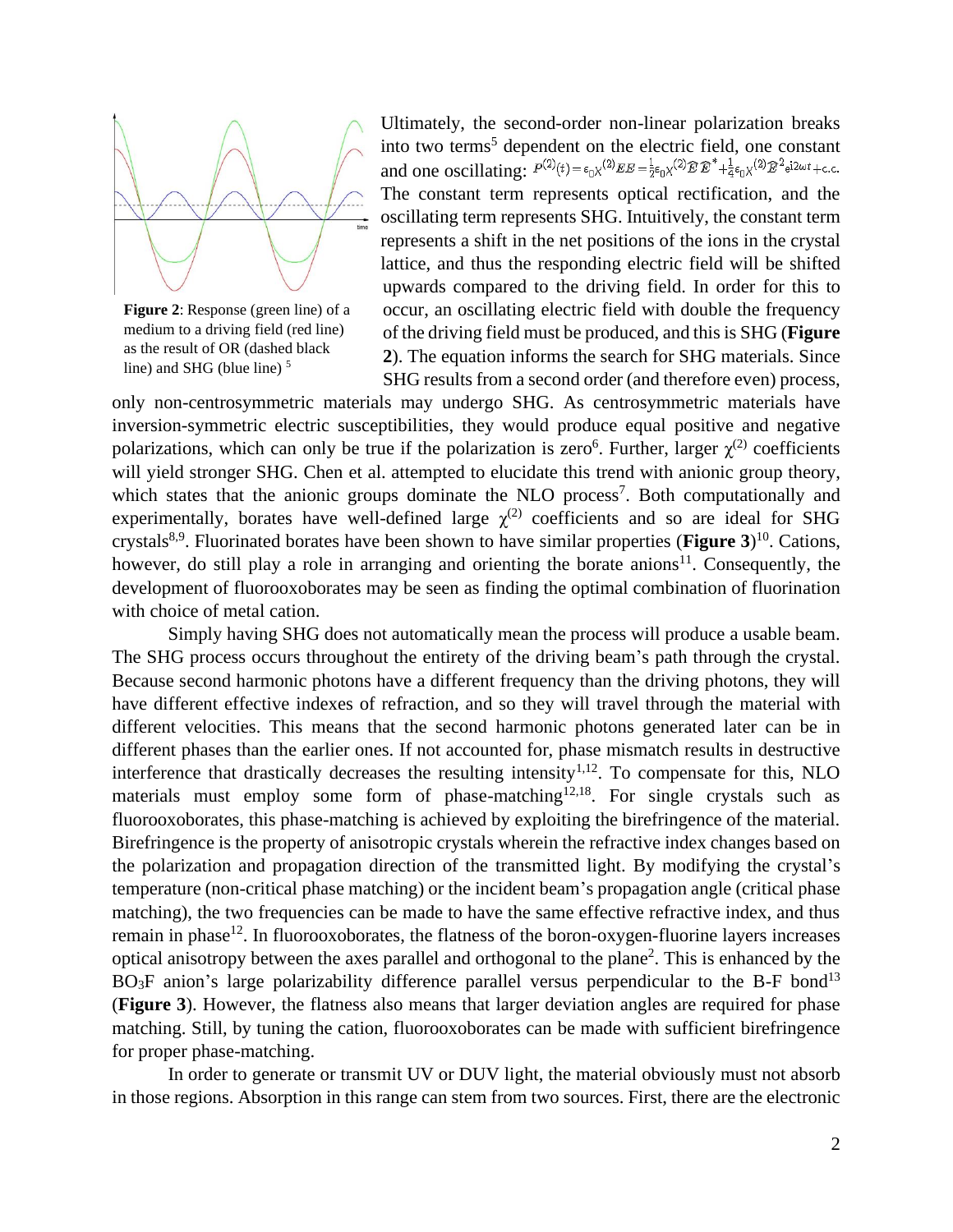

**Figure 3**: Calculated properties of fluorooxoborate anionic groups $2$ 

transitions of the metal cations. Metals with d-d or f-f transitions can absorb in this region, and so elemental selection is limited to alkali and alkaline earth metals. Second, there is the absorption of the various borate anionic units $8$ . DFT calculations show that the addition of fluorine raises the HOMO-LUMO band gap energy of the borate anion<sup>14</sup> (**Figure 3**), leading to a band gap energy range between ~8.5 to 11 eV (146 to 113 nm). In certain systems, the oxygens of the borates would have unsatisfied octets; this creates a so-called "dangling bond"

which significantly decreases the band gap. In these crystalline systems, however, the dangling bonds are interlinked with the metal cations, eliminating their damaging effects<sup>11,15</sup>. Taken as a whole, these properties mean fluorooxoborates are transparent in the required regime.

Despite the stringency of the above considerations, two seemingly viable crystals –  $KBe_2BO_3F_2$  (KBBF) and  $RbBe_2BO_3F$  (RBBF) – have existed for decades prior to the discovery of fluorooxoborates<sup>8</sup>. These crystals, however, failed to find widespread use due to their impracticality. KBBF and RBBF require toxic BeO to synthesize, and, further, tend to layer along their optical axis, which makes single-crystal growth exceedingly difficult. In order to be viable for use in laser systems, fluorooxoborates must also be practical. Unfortunately, unlike the SHG response or the birefringence, these practical considerations are difficult to predict without directly making the crystal. Still, chemical intuition and creative tinkering can help guide development. Jansen et al. – the group who first synthesized a fluorooxoborate – developed the basic synthetic steps: boron oxide or an alkali oxoborate functions as a Lewis acid that reacts with the Lewis base alkali fluorides or tetrafluoroborates<sup>16</sup>. Due to the volatility of fluorine, the reactions must be run in sealed containers. Further, because  $BF_3$  is sensitive to water, all components must be dried extensively. The largest single crystals obtained come from a modified hydrothermal synthesis $17$ . Instead of using water, boric acid or ethylamine-borontrifluoride is used as the flux in the autoclave, preventing unwanted reactions. While not unique to NLO, these practical synthetic considerations play a significant role in NLO development nevertheless.

The development of fluorooxoborates exemplifies the development of modern NLO materials. First, the non-linear processes (second-harmonic generation, phase matching) must be prominent. Second, the ordinary optical processes (transmittance window) must be viable. Lastly, the normal practical considerations (synthesis, safety) must allow for actual use. When all these design challenges are overcome, the material can support advancement across many scientific fields.